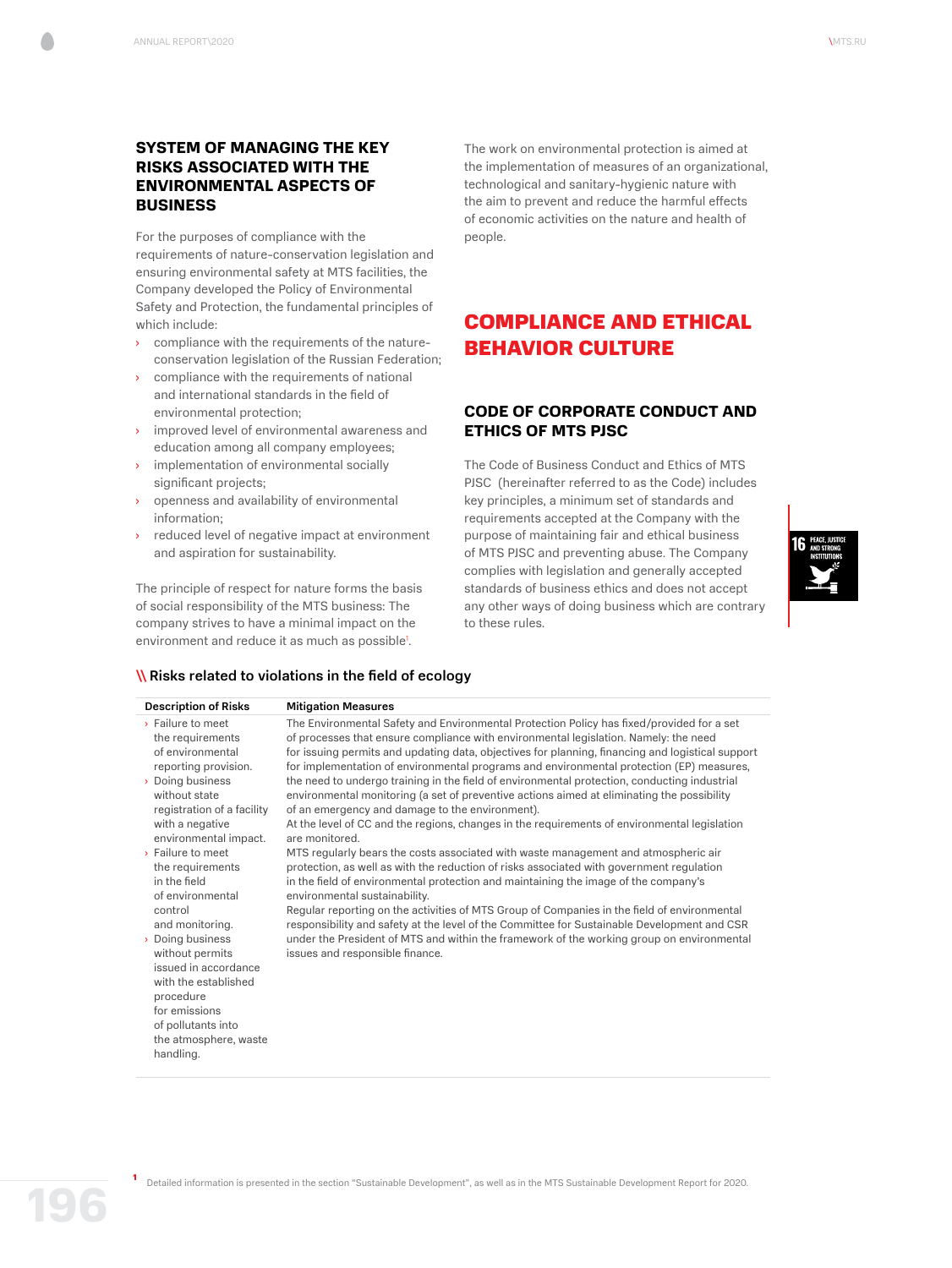

The Code defines the rules and standards that should be followed by employees in their daily work. In cases requiring the application of higher standards than those adopted in commercial practice or a regulation having greater legal force under the current legislation, MTS PJSC will use such higher standards.

Sections of the Code consolidate the Company's responsibility under the laws and in relations with employees, customers, and society. The Code also prescribes the procedure for interaction with partners and vendors, provisions on the role of managers, protection of intellectual property, appeals and reports of violations of the Code.

The Code contains information about all compliance programs of the MTS PJSC Unified Compliance System.

Board of Directors members, managers and employees of the Company are personally responsible for compliance with the Code.

All employees read the Code when getting employed at the Company and undergo a regular training. In 2020, more than 10 thousand employees of MTS PJSC completed e-training in the Code of Business Conduct and Ethics.

Also in 2020, an illustrated version of the Code of Business Conduct and Ethics was published on the corporate portal, on the external website of MTS and in the My MTS application to enhance the apperception of the information contained in the document.

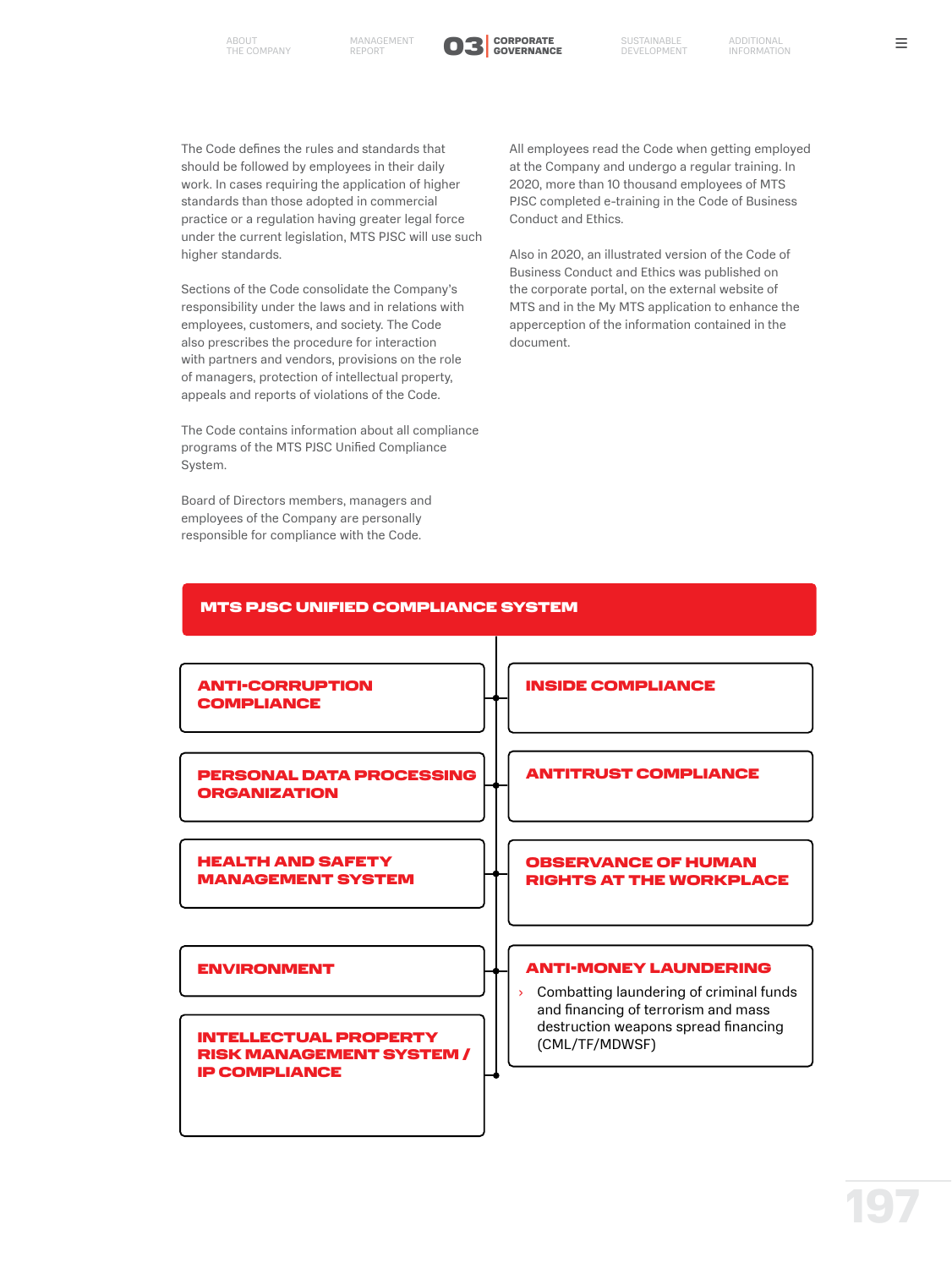Since 2016, the Company has been actively developing the Unified Compliance System on the basis of the norms of applicable laws, recommendations of regulatory authorities, the specific nature of the industry and best practices in this sphere.

In 2020, the compliance program "Intellectual Property Risk Management System / IP Compliance" was included in the Unified Compliance System of MTS PJSC.

These compliance areas are supervised by the relevant functional units, each of which implements its compliance program and risk minimization system. Coordination of implementation and operation of the Unified Compliance System is entrusted to the Department of Business Ethics and Compliance of MTS PJSC.

In 2020, a scheduled work was carried out to reassess risks with a subsequent adaptation of compliance programs. The risks of compliance programs are taken into account in the general risk management system of the Company. This makes it possible for the management and management bodies of the Company to gain a structured understanding of the existing compliance risks and to take these factors into account when making management decisions, which has positively affected the Company's overall performance.

In 2020, much attention was paid to informing employees about the Unified Compliance System and compliance programs training. In order to popularize the interactive training course for employees "Map of the Unified Compliance System (Compliance Lock)", it was posted in the adaptation course for new MTS employees on the corporate training platform. The blog of the Unified Compliance System on the corporate portal regularly published announcements on all compliance programs of the Unified

The Unified Hotline is an essential tool for promoting honest and ethical business, as well as preventing violations of the Code of Business Conduct and Ethics, internal company policies and procedures. This is an indicator of trust of employees and third parties who are ready to report violations in the Company and thereby contribute to their elimination.

Commitment to the principles of transparency will help us to develop and maintain an atmosphere of trust and comfortable working environment, where employees will perform their duties in good faith, without being afraid of getting involved in any unfavorable situation".

# Natalia Mikheeva

Director for Internal Audit

**Information on violations of business ethics and compliance standards by MTS employees can be reported to the Unified Hotline. All requests received are checked in accordance with the local regulatory act that determines the procedure for addressing such requests.**

**198**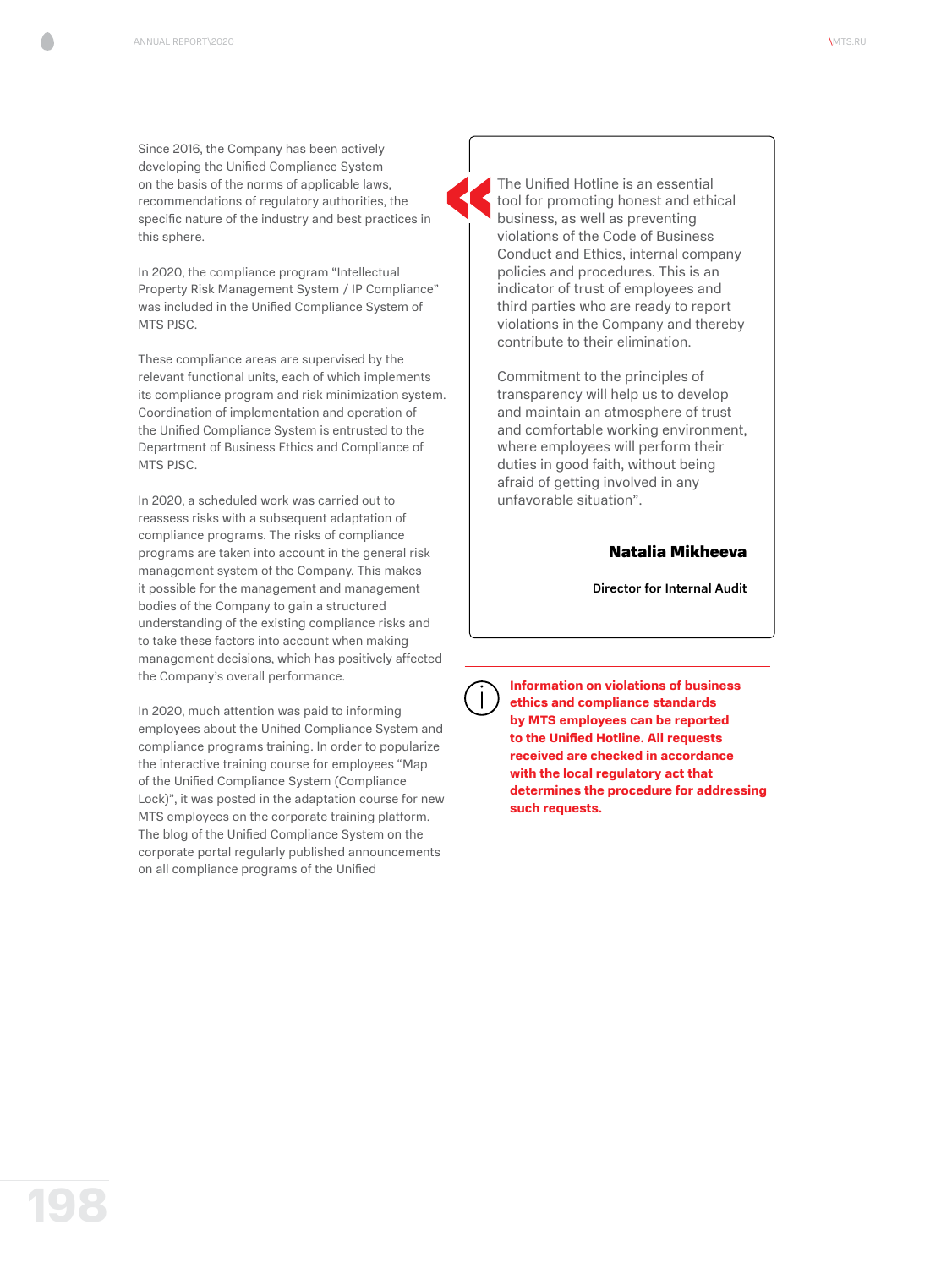

 $=$ 

Compliance System according to the schedule. A survey of MTS employees was conducted on the compliance culture at the Company.

The Unified Hotline of MTS Group of Companies is a safe, confidential and accessible method of informing the Audit Committee of the Board of Directors and the Internal Audit Block about violations of the law, internal procedures, the Code of Business Conduct and Ethics of MTS PJSC by any of its employees and (or) any member of a management body or authority supervising the financial and economic activities of MTS PJSC.

Proposals for improvement of anti-corruption procedures and other internal control procedures are received by the hot line addressed to the Audit Committee of the Board of Directors and the Internal Control Block. A person who has submitted relevant information is protected from any forms of pressure (including from dismissal, persecution, any forms of discrimination).

In 2020, processing of reports sent to the Unified Hotline (hereinafter referred to as "UH") was carried out in accordance with the Regulations on Processing of Reports Sent to the Unified Hotline of the MTS Group. Timely preparation of solutions and replies to the messages' authors was carried out. Press releases on UH were posted on the corporate MTS information portal on a monthly basis in order to inform MTS Group employees about the UH operational results.

All situations of conflict of interest, violation of the provisions of the Code of Business Conduct and Ethics, anti-corruption legislation are settled in accordance with the Conflict of Interest Management Policy, Compliance with Anti-Corruption Law and the Code of Business Conduct and Ethics approved by the Company. The employees who committed violations of the internal regulations of the Company, were informed on the necessity to eliminate the conflicts and prevent the repetition of similar situations in the future. Recommendations to address the identified deficiencies are given.

In 2018, the Company received the certificate of the Unified Compliance System's compliance with international standards ISO 19600:2014 "Compliance Management Systems" and ISO 37001:2016 "Anti-Corruption Compliance Management Systems".

In 2020, MTS successfully completed a three-year audit cycle for compliance with ISO standards, in 2021 a new audit cycle began.

#### \\Number of messages received by the Unified Hotline of MTS Group in

| Indicator                                    | 2020           |
|----------------------------------------------|----------------|
| Line of the Internal Control and Audit Block | 188            |
| <b>Quality Hotline</b>                       | 215            |
| Line of the Procurement Management Block     | 405            |
| <b>HR</b> Hotline                            | 244            |
| Security Block Line                          | 54             |
| RTC ISC                                      | 575            |
| MGTS PISC                                    | 32             |
| <b>NVision Group JSC</b>                     | 32             |
| NIS ISC                                      | $\overline{2}$ |
| MTS Armenia CISC                             | 24             |
| Mobile TeleSystems JLLC                      | 11             |
| MTS Bank PISC                                | 37             |

**Completion of the audit cycle for the compliance of the Unified Compliance System of the Company with the standards ISO 37001:2016 and ISO 19600:2014**

# **COMPLIANCE COMMITTEE**

In 2016, the Company established the Compliance Committee under the President of MTS PJSC, which included the President, the managers in his direct subordination. The Committee is chaired by the Vice President for Business Ethics and Compliance.

The committee was established to make decisions on the formation and implementation of compliance programs that are part of the Unified Compliance System. The main tasks of the Committee are to implement a policy in the area of compliance risk management and to make proposals on the directions of development of the MTS Group in this area.

In 2020, five Committee three meetings were held where the following issues were considered, inter alia:

- › setting key performance indicators (KPIs) for compliance owners of compliance programs of the MTS Unified Compliance System;
- joining the Unified Compliance Program System "Intellectual Property Risk Management System/ IP Compliance", etc.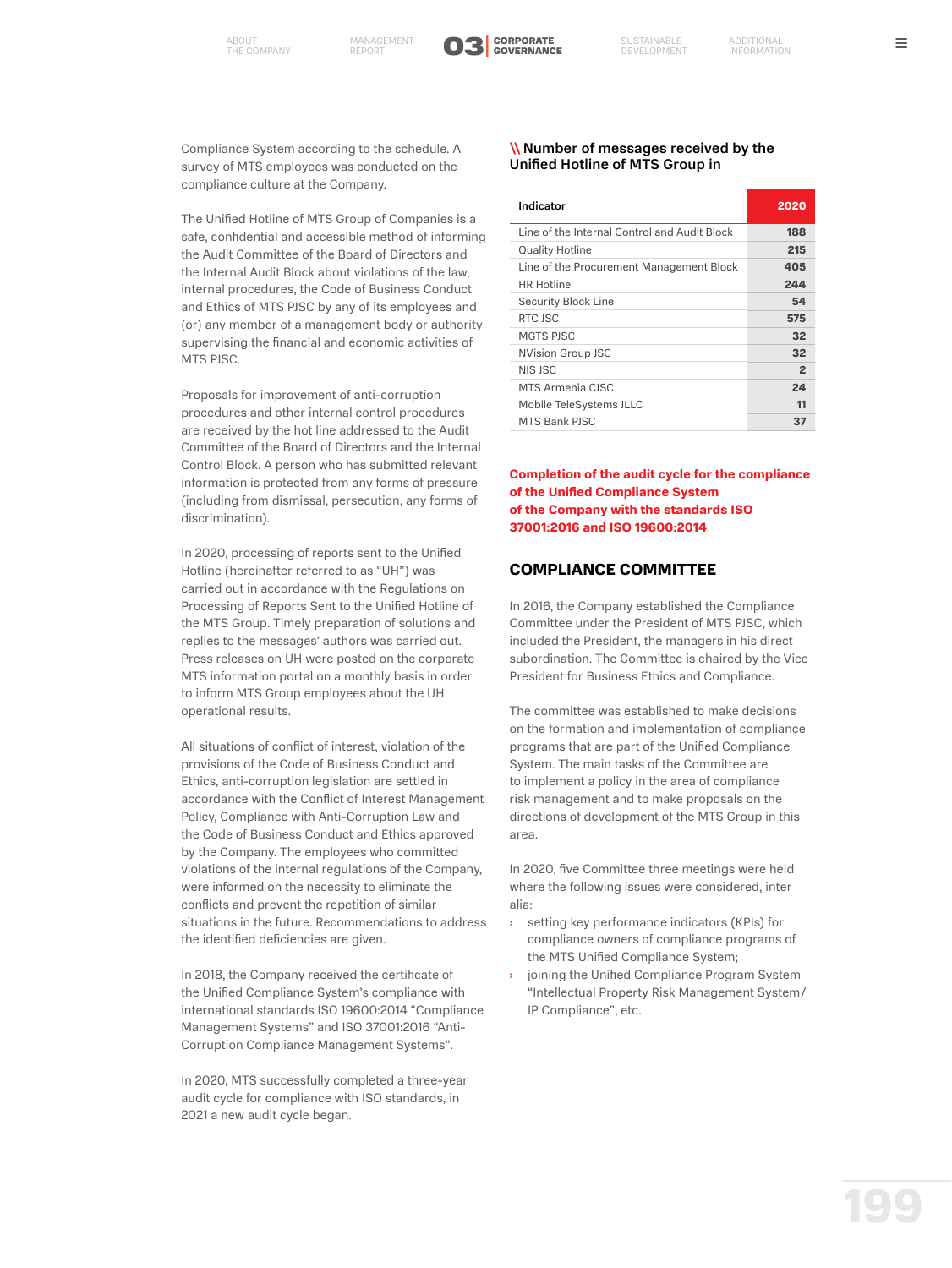## **DAY OF ETHICS AND COMPLIANCE**

On annual basis on October 23, the Company celebrated a corporate Day of Ethics and Compliance. On this day, MTS PJSC and subsidiaries of the Company in Russia and abroad conduct training sessions, master classes, and competitions on compliance issues. In 2020, the Vice President for Business Ethics and Compliance addressed all MTS employees, by way of sending a newsletter, raising the issue of the importance of "tone from above" and "tone in the middle" for ethical business conduct. Within the framework of the sixth annual Day of Ethics and Compliance, the Compliance Cup game, the Compliance Video competition were arranged, a preview of the compliance video titled "Eight Real Stories" and other events were held, including those organized by owners of the compliance programs of the MTS Unified Compliance System. Approximately 500 employees of MTS took part in the events.

# **ANTI-CORRUPTION (ANTI-CORRUPTION COMPLIANCE AND BUSINESS ETHICS)**

MTS PJSC, as a public company, is aware of the need to develop a favorable business environment in the markets of its presence, and makes efforts to promote the best compliance practices, and always adheres to high standards of business ethics, transparency and the rule of law.

The anti-corruption compliance program at MTS PJSC establishes measures to control regulatory risks, to protect the Company from any manifestations of corruption (both within the Company and attempts to involve the Company in corrupt activity from the outside), to improve the corporate culture, introduce and develop in the Company the best corporate management practices, as well as standards of responsible and ethical behavior.

The company has formed its approach to building up the anti-corruption compliance program based on recommendations from regulatory authorities, relevant international organizations, and best practices in the development of corporate anticorruption compliance programs.

The Audit Committee of MTS approved a threeyear strategy in the field of business ethics and compliance, which supports the business strategy of MTS PJSC and contains strategic compliance goals. The document focuses

**Projects and initiatives in the framework of development of the anti-corruption compliance program and strengthening of the compliance culture in 2020**

on further implementation of the compliance program in the corporate culture of MTS PJSC and the improvement of controlling systems that support the business strategy.

- Employees were trained in anti-corruption compliance:
	- − full-time training in anti-corruption compliance was attended by more than 2 thousand employees of MTS PJSC;
	- − about 25 thousand employees of MTS PJSC participated in the updated electronic course "Compliance — Compliance with Anti-Corruption Laws" since its launch in 2019 and by the end of 2020 (in 2020 — about 13 thousand employees of MTS PJSC);
	- − about 24 thousand employees of MTS PJSC participated in the updated electronic course "Code of Business Conduct and Ethics" since its launch in 2019 and until the end of 2020 (in 2020 — more than 10 thousand employees of MTS PJSC);
	- full-time training on the principles and requirements of the Company in the field of anti-corruption compliance was attended by about 1900 representatives of third parties; an electronic course for dealers was launched called "MTS Requirements for Compliance with the Law by Partners. Anti-Corruption, Combating Money Laundering/Financing of Terrorism/Proliferation" on iSmart platform. Number of participants: 552 persons.
- › MTS top management continued to communicate its commitment to ethical business conduct ("tone from above") to employees, including through the following initiatives:
	- − The President of MTS PJSC circulated an e-mail about the importance of the superior's role in the formation of standards of corporate conduct among employees, as well as the need to comply with high business principles;
	- the updated version of the electronic course on the Code of Business Conduct and Ethics of MTS PJSC includes up-to-date messages from the Company's top managers addressed to employees who open each module of the electronic course: President of MTS PJSC, Vice President for Human Resources, First Vice President for Customer Experience, Marketing and Ecosystem Development, Vice President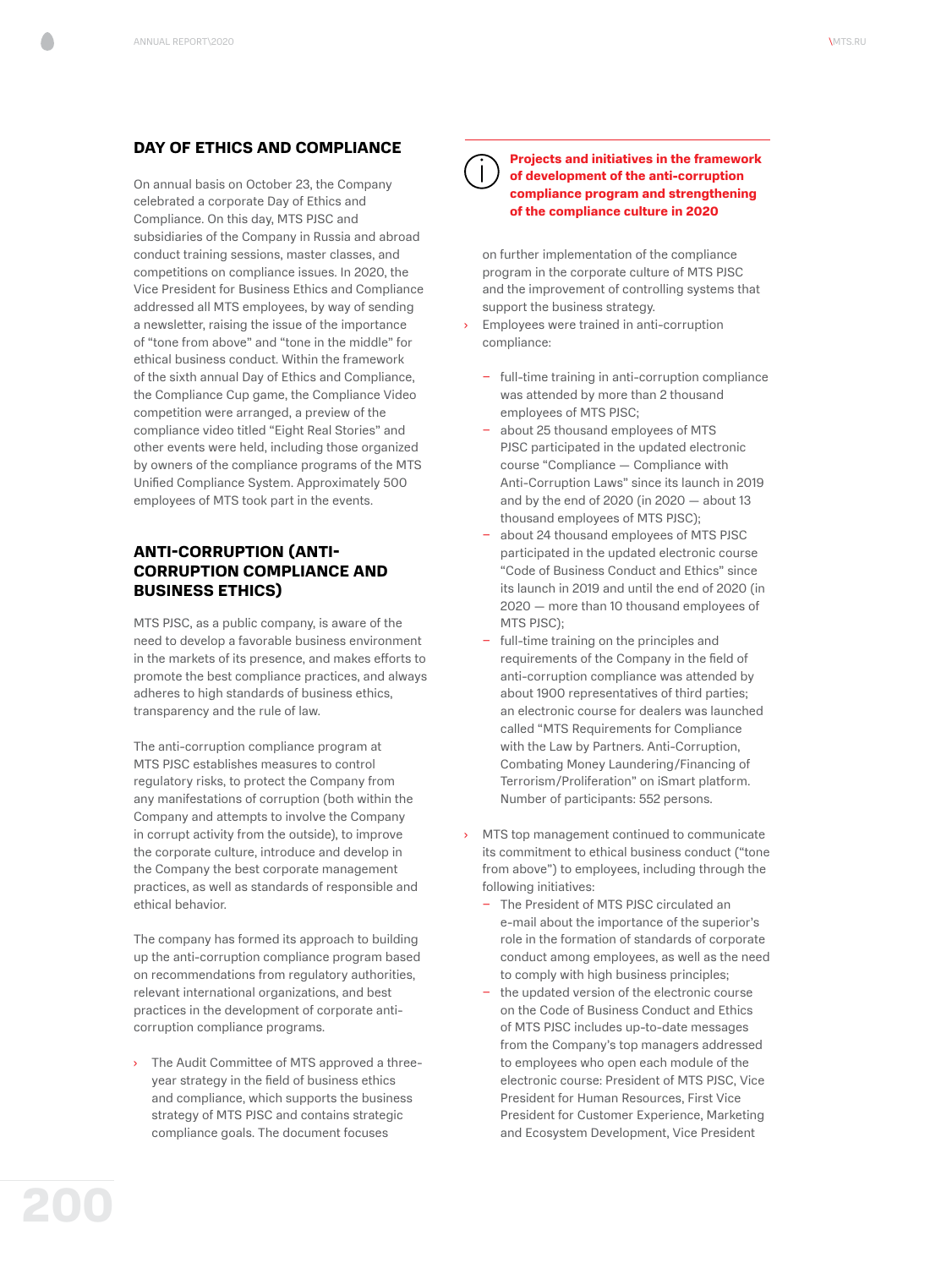ABOUT MANAGEMENT O3<sup>|</sup>



for Government Relations and Public Relations; Vice President for Corporate and Legal Affairs, Director for Internal Control and Audit, Vice President for Business Ethics and Compliance;

- by the Day of Ethics and Compliance, an e-mail was sent to all employees of MTS PJSC with a message from the Vice President for Business Ethics and Compliance;
- − on the International Anti-Corruption Day, an email was sent to all MTS employees with a message from top management: MTS President, First Vice President for Telecommunications Business, First Vice President for Customer Experience, Marketing and Ecosystem Development. The messages from top management were focused on the importance of adhering to the principles of compliance.
- › The company continued to actively develop the "tone in the middle" area — demonstration of good faith behavior by mid-tier executives by personal example. The regional development directors and the directors of the branches spoke to the employees on the subject of compliance in person and reminded them of the importance of compliance training and conducted activities in the regions, discussed ethical dilemmas in teams.
- Compliance topics were actively covered in internal communications, in particular: articles were published in a corporate magazine; posts and information materials were posted in the compliance groups created within the Pulse corporate portal: in the group "Anti-corruption compliance. News". In 2020, 22 posts were published on the anti-corruption area of compliance, in the group "Unified Compliance System. Blog" — 38 posts in eight areas of the Unified Compliance System; interactive banners on the Pulse corporate portal were used, screensavers on the work computer desks of employees on compliance topics; an exchange of electronic compliance badges among employees was organized within the framework of the Day of Ethics and Compliance; a pilot version of the MTS comic book entitled "Compliance. "The Best Version of You" was issued. The issue focused on making the right decision in case of suffering influence from the vendor and was commemorated to celebration of the International Anti-Corruption Day.
- Work was continued to improve internal compliance controls: three new controls were introduced, including in the area of investing in startups. In total, as of the end of 2020, changes were made to 63 local local regulatory acts with compliance controls.
- › President of MTS PJSC A.V. Kornya demonstrated the "tone from above" outside the organization and took part in a discussion on business ethics at the Skolkovo Moscow Business School.
- For the purpose of popularization of the best compliance practices and exchange of experience in 2020, representatives of the Department of Business Ethics and Compliance spoke at 12 external events in the field of compliance, including: the 6th Annual Conference "Prevention of Intracorporate Fraud and Assessment of Counterparties", 7th Annual Conference "Compliance and Anti-Corruption in Russia and the CIS", the International Congress on Compliance, the online conference "Compliance and Ethics: Telecom Says", the BRICS Roundtable on Anti-Corruption Education and Awareness.

#### **Compliance training for members of MTS PJSC Board of Directors**

In July 2020, Vice President for Business Ethics and Compliance, L.E. Lukiyanova conducted an introductory training for members of the Board of Directors of MTS PJSC on "Anti-Corruption Compliance in MTS PJSC", within the framework of which she spoke about the principles of the anticorruption compliance system, interaction between the Board of Directors and compliance, "tone from above", etc.

Six members of the Board of Directors took part in the training session.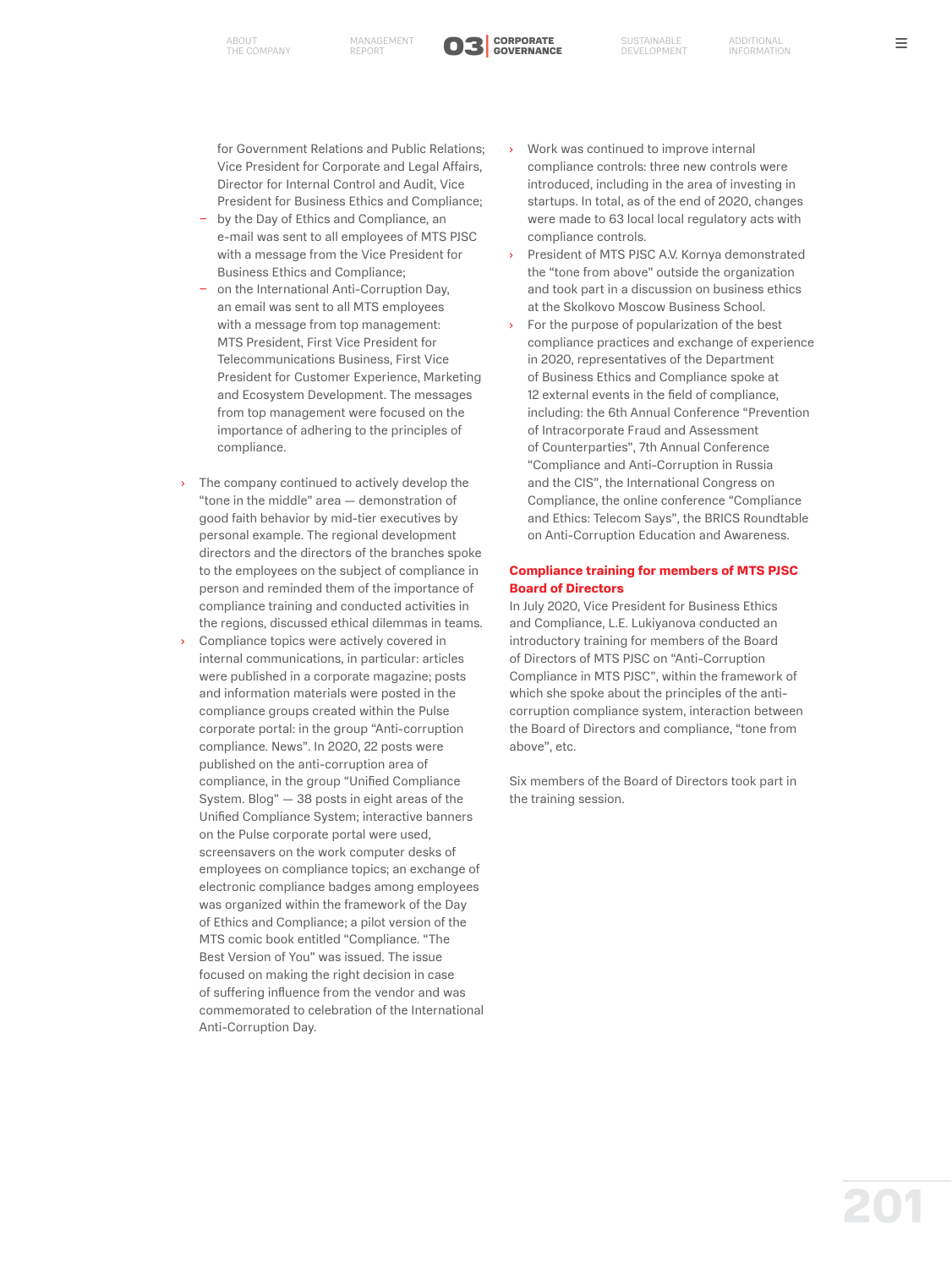#### **CONFLICT OF INTEREST MANAGEMENT**

For the purposes of establishment of a uniform and efficient actual and potential conflict of interests management system as well as definition of requirements for employees' conduct, observance of which enables to minimise risks of making decisions under the influence of personal interests and connections, the Company has introduced the Policy "Conflict of Interests Management".

In 2020, the Policy was amended, including adding of new standard conflict of interest situations, while the responsibility for compliance with the Policy was assigned not only to employees and management bodies, but also to MTS counterparties. The new version of the Policy "Conflict of Interest Management" was published on the MTS external website<sup>1</sup>.

Employees holding management positions are obliged to show the example of law-abiding and ethical conduct and actively support execution of the Policy "Conflict of interests management".

When being hired, all employees familiarize themselves with this Policy, fill in the form "Disclosure of information about the conflict of interests". In 2020, the form for disclosing information on a conflict of interest in MTS PJSC was automated, now every employee of MTS PJSC can fill it out through his/her personal account. When a conflict of interests arises, each situation must be reviewed and settled.

Throughout 2020, information on 176 situations was audited and expert opinion was given in order to identify the presence of a conflict of interest. In 35 instances, the conflict of interest was not confirmed. 141 conflict of interest instances were settled: 128 potential and 13 actual ones.

# **SYSTEM OF ANTIMONOPOLY RISK PREVENTION (ANTIMONOPOLY COMPLIANCE)**

Since 2015, the antimonopoly compliance at MTS PJSC has been successfully functioning and developing in the light of changes in antitrust laws and trends in the development of law enforcement practice. In 2020, the company continuously carried out antimonopoly controls and consulting, in most cases the antimonopoly compliance was involved to settle such issues as setting rates, interacting with counterparties and other telecom operators. In addition to controls in the field of telecommunications, the more attention is paid by

the antitrust compliance service to the development of ecosystem goods and services: interaction with partners, pricing and promotion of such products. Attention is still paid to monitoring of legislative changes, antitrust practices against third parties, including the cases of the regulating authorities against international ecosystem companies and dominant digital platforms. The company was actively involved in the work of the FAS Russia on the development of recommendations on the procedure for implementation of antitrust risk prevention systems, which made it possible to incorporate the best practices of other companies in its work.

In 2020, the Company's management was actively involved in the business processes and development of the antitrust risk prevention system. An annual reassessment of risks was carried out,in the course of which no significant changes were revealed in the map of antitrust of MTS PJSC.

In 2020, the Company was increased the number of training courses for its employee in antitrust requirements, also through the active use of remote methods. The Company conducted training for management, developed a new animated training course, and trained employees in a number of subsidiaries. These measures made it possible to involve more than a thousand students to the training, to increase the clarity and convenience of trainings. The Company's management took an active part in antitrust issues, in particular through participation in training sessions and control procedures.

The Company regularly communicates information about antitrust requirements to employees, using various formats of such communication to achieve maximum effect. The ultimate goal of this work is not only to provide employees with theoretical and practical knowledge in the field of antitrust regulation, but also to develop "zero tolerance" to violations of antitrust laws within the Company.

The antitrust risk prevention system is constantly optimizing in order to comply with the development of the MTS PJSC business strategy and with the changes in the regulatory environment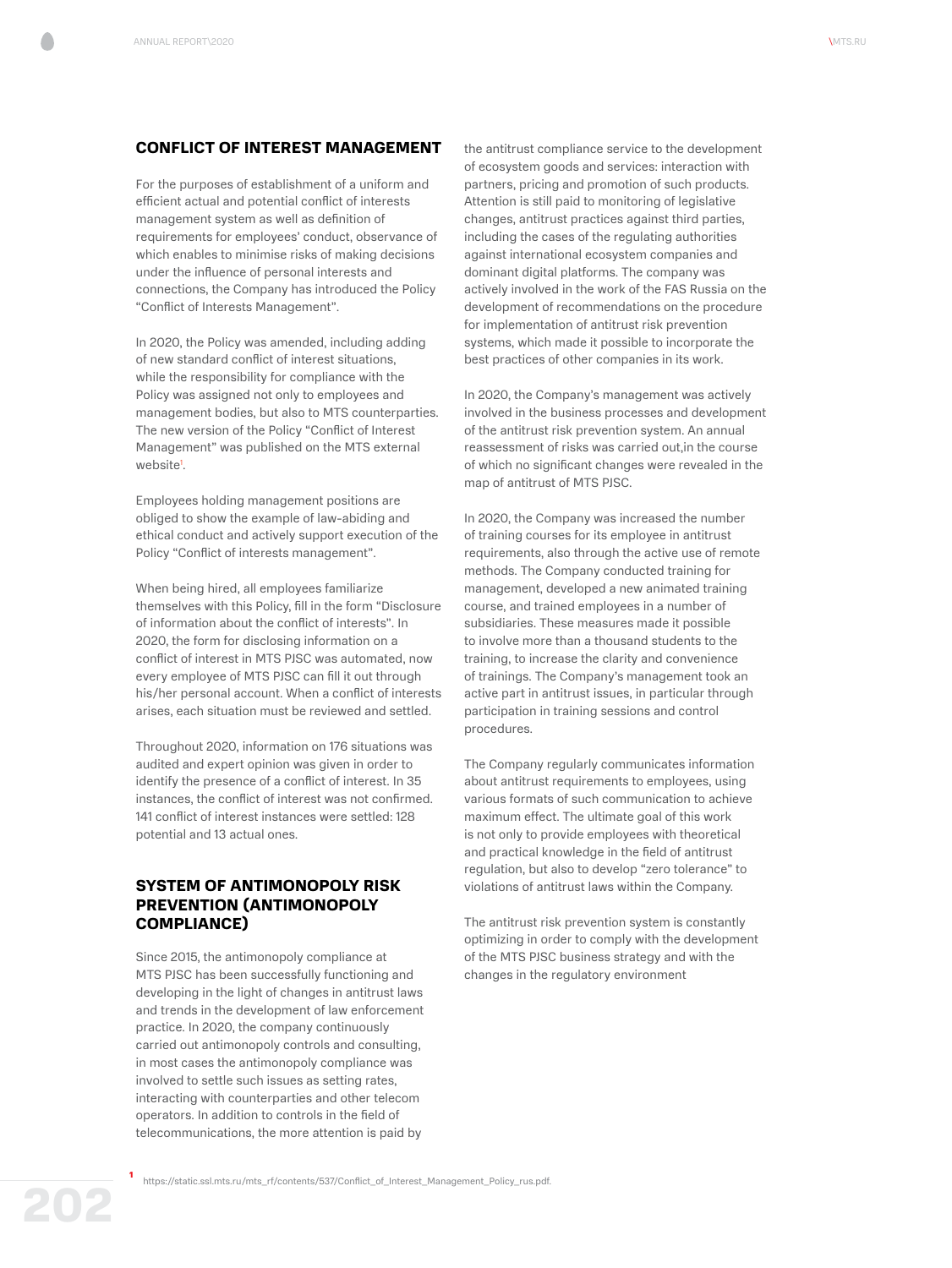



# **INSIDE COMPLIANCE**

MTS PJSC, as a company with on-exchange trading of its financial instruments in Russia and the United States, pays great attention to maintaining an effective system of misuse of insider information and market manipulation.

The Company has a system of measures, procedures and processes aimed at preventing violations of legislation on the use of insider information, built taking into account the best Russian and international practices and based on two basic documents — the Policy "On Counteracting the Misuse of Insider Information and Market Manipulation" and the Regulations on principles and procedures regarding prevention of transactions using MTS insider information. Local regulatory acts of MTS PJSC determine the procedure for using insider information, the rules for protecting its confidentiality and monitoring compliance with the requirements of legislation on the use of insider information in order to ensure fair pricing of financial instruments, protect the rights and property interests of all MTS shareholders and ensure equal rights of other investors in terms of timing and volume of information received, strengthening investor confidence and preventing abuse in the form of misuse of insider information and/or manipulation of market.

In line with the best practices in the Company restrictions are set for all employees on transactions with securities MTS PJSC during the so-called closed periods. Another closed period begins every time on the first day of the fiscal quarter and ends two business days after publication of financial results of MTS PJSC for the previous fiscal quarter. In order to ensure compliance with the requirements on closed periods, the system provides quarterly information (twice per quarter) of employees and members of management bodies about their beginning and end. In addition to this, for members of management bodies in a special information system created calendar with up-to-date information about the current closed or open periodе.

Since 2014, the Company has operated a full-time training system for all insiders who are employees of the Company. When being hired, each employee reads Company's regulations aimed at preventing violations of insider laws.

The Company is aware of the severity of the sanctions which may be applied to any employee in case of a violation of insider legislation. Therefore, in order to prevent such negative consequences,



**MTS PJSC principles with respect to transactions involving the use of insider information**

- **• None of the executive officers, directors or employees of the Company possessing insider information relating to securities shall have the right to buy or sell these securities, directly or through relatives or other persons, irrespective of whether the issuer of such securities of the Company or any other public company.**
- **• No executive officer, director or employee of the Company shall sell or purchase securities of the Company during the period commencing on the first day of the financial quarter of the Company and ending two business days after the publication of data on the Company's revenue for the previous fiscal quarter (hereinafter the "Closed period"), except for exercising options not related to the sale of securities of the Company.**
- **• Transactions involving securities of the Company may be made not earlier than on the third business day after public disclosure of financial results for the fiscal quarter or year, subject to other restrictions contained in the Regulations "On Principles and Procedures Concerning the Prevention of Insider Trading of MTS".**
- **• Under no circumstances shall insider information be transferred by officials, directors and employees of the Company, directly or through other persons, to third parties outside the Company or even to persons within the Company, except for those who need to know such information.**
- **• If a person has doubts as to whether it they are allowed to make a transaction or not, it is better to refrain from the transaction.**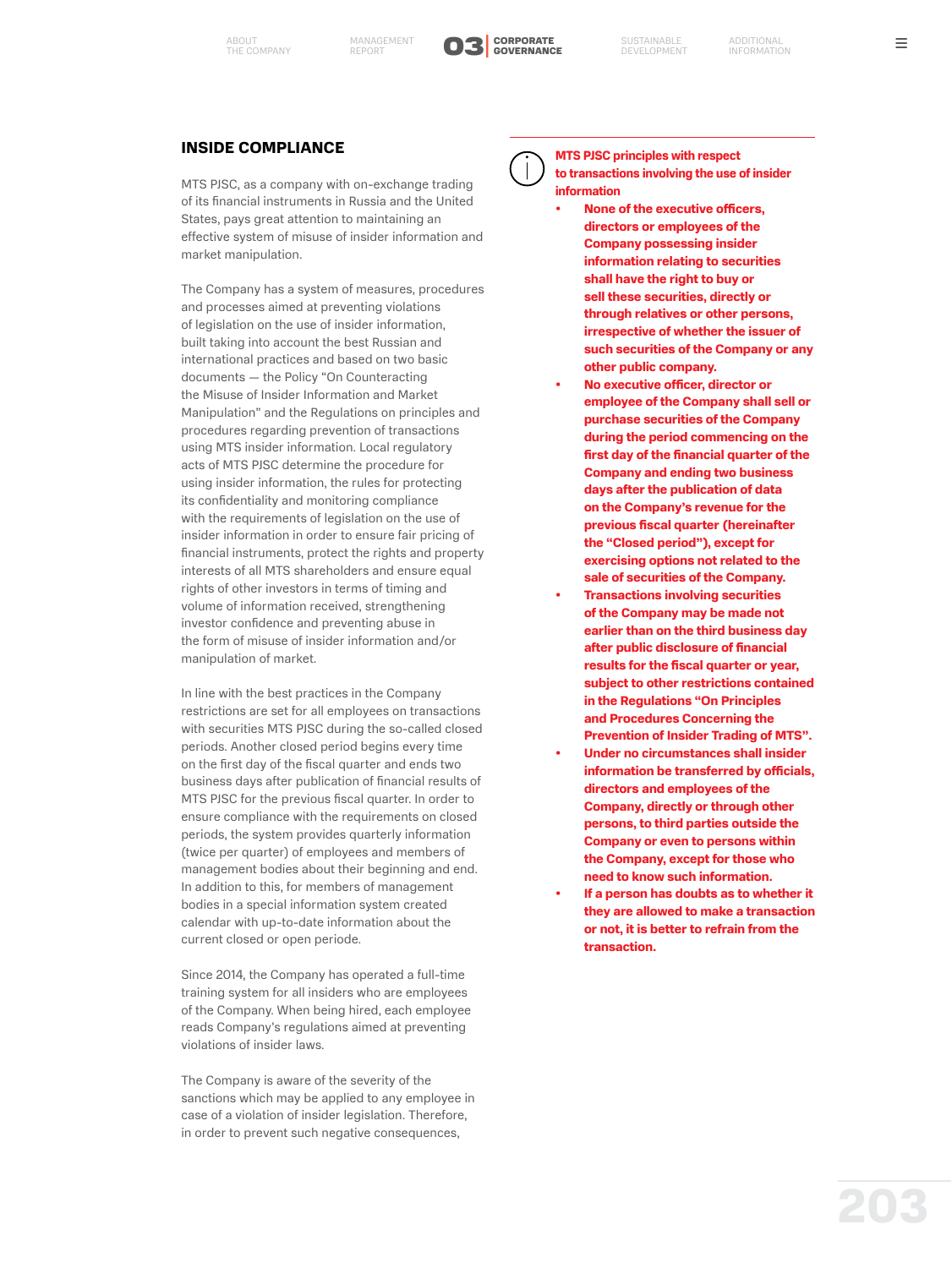in 2017, an interactive course was developed and launched for all company employees, dedicated to insider-law fundamentals.

Risks related to the violation of insider legislation are recorded in a specialized automated system and are reevaluated on a quarterly basis.

Russian regulation in the field of preventing insider trading has its own specifics. For example, the Company keeps a list of its insiders in this regard. It includes individuals and legal entities.

In order to maintain an effective inside compliance program, the Company audits program's controls: annually — via employees involved in ensuring the functioning of the inside compliance program (verifying fulfillment of individual requirements of the inside compliance program); as necessary (taking into account the risk-based approach) — via the internal audit division headed by a person accountable to the Board of Directors.

# **PERSONAL DATA PROCESSING ORGANIZATION**

Expansion of the scope of operations beyond the boundaries of the telecom industry; transition from IT projects with strictly defined tasks, resources and deadlines to IT products using client-oriented agile tools; establishment of teams from employees of various legal entities — these changes required an adequate response from the Information Security Department in 2020, which consisted in adapting, and sometimes in a complete revision of the processes in which the subdivisions of the Information Security Department were involved.

The ecosystem path chosen by the MTS Group in 2020 resulted in a significant increase in the number of digital products created, which, in turn, led to an increase in the workload of employees of the Information Security Department. The Center for Information Security of Product Solutions and the Department for the Protection of Confidential Information, including the Functional Group for the Processing and Protection of Personal Data, were established within the Department.

Creation of the MTS ecosystem required the solution of new, unique tasks, including the legalization of the process of exchanging personal data between companies within the MTS Group of Companies. Thus, in 2020, the employees of the Confidential Information Protection Department worked out the issues of entering into non-disclosure agreements

and instructions for the processing of personal data, agreed on technical solutions for the exchange of restricted information within the ecosystem.

The set of changes in MTS PJSC and Russian legislation required changes in the corporate regulatory documents of MTS PJSC, in particular, the Policy "Processing of Personal Data in MTS PJSC", PT-002 "Regulations on the Information Security (Confidentiality) Regime at MTS PJSC" were amended, the company tool part in making changes to the regulations of the Information Technology Block, including the Process Regulation "Management of the IT Product Development", prepared draft amendments to other regulatory documents on information security, including those related to the security of critical information infrastructure.

One of the priority areas of the Information Security Department continues to be raising the awareness of MTS Company employees in matters of processing personal data and protecting confidential information. In particular, in 2020, the Confidential Information Protection Department carried out work to update the training course "Processing of Personal Data at MTS PJSC". The main emphasis is on clarifying what is acceptable and what is highly undesirable. New interactive distance learning course on confidential information "Work with Confidential Information" was developed. Over 2020, 3346 employees of MTS attended the training course "Personal Data Processing at MTS PJSC", 4704 employees of MTS attended the training course "Work with Confidential Information".

Risks associated with violation of the legislation on personal data are taken into account in the Company's risk management system and are reassessed quarterly.

## **COMBATTING THE LEGALIZATION (LAUNDERING) OF CRIMINAL PROCEEDS, THE FINANCING OF TERRORISM AND/OR FINANCING OF THE SPREAD OF WEAPONS OF MASS DESTRUCTION (CML/FT/MDWSF)**

The CML/FT/MDWSF program has been developed in accordance with applicable legislation, which is monitored on a regular basis.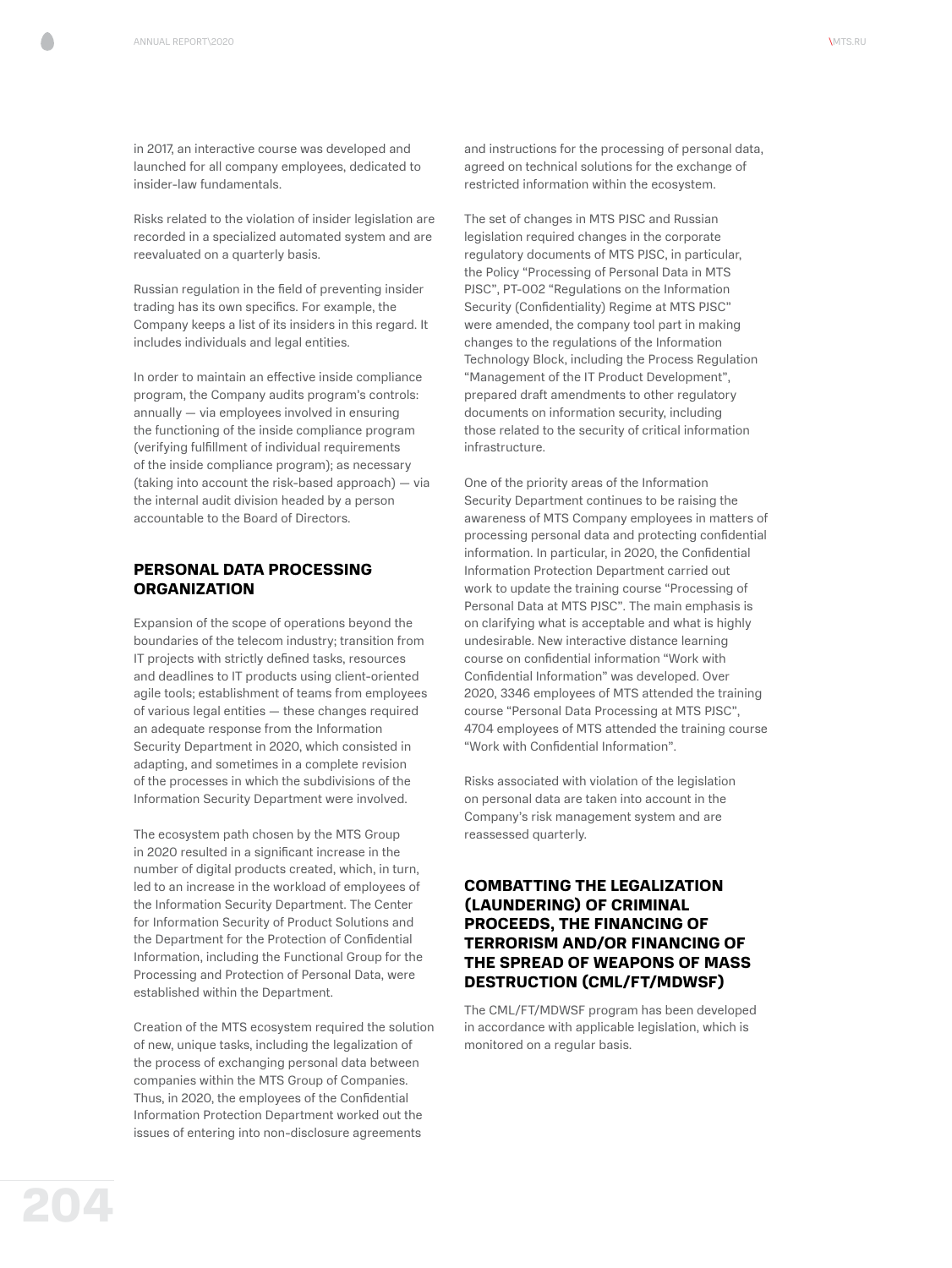

As part of the compliance program's activities implementation, the Department of Regional Security conducts a daily audit of all MTS subscribers to check whether some of the subscribers are included in the list of Rosfinmonitoring. When the Company's subscribers carry out high-risk transactions on personal accounts, in addition to checking against the lists of Rosfinmonitoring, an additional check is initiated against the database of invalid passports.

The Company also carries out daily monitoring of the termination of communication-service contracts with repayment of the balance, as well as monitoring other suspicious subscriber transactions in accordance with Order No. 103 of the Federal Service for Financial Monitoring dated May 08, 2009 "On the Approval of Recommendations for Development Criteria for the Definition and Identifying Signs of Unusual Transactions", newsletter of Rosfinmonitoring dd. October 2, 2019.

On an ongoing basis, events are held to inform regional leaders on the implementation of CML/TF/ MDWSF legislation requirements.

In 2020, the Company:

- updated regulatory legal acts developed for the purposes of CML/TF/MDWSF;
- conducted planned training of top management in the form of targeted briefing / raising the level of knowledge for the purpose of CML/TF/MDWSF.

# **HEALTH AND SAFETY MANAGEMENT SYSTEM1**

When building "Health and Safety Management System" compliance program, the Company is guided by the applicable Russian and international legislation, as well as by local regulations on labor protection.

The Company operates a two-tier system of H&S management, focused on creating a safe working environment, prevention of occupational injuries and personnel training of safe work rules.

As part of the compliance program, the following activities were carried out in 2020:

- special assessment of working conditions and production control;
- procedures for identification, assessment and management of professional risks;
- medical examinations;
- training of employees and experts in the field of health-and-safety;
- › provision of the employees with the special clothing, safety shoes and other personal protective equipment;
- various activities and communications in order to increase employee awareness of health and safety;
- control procedures of various levels;
- interaction with regulatory authorities.

The costs of organizing occupational safety measures increase annually due to the expansion of the staff and the list of implemented measures. Thus, in 2020, a number of activities aimed at combating coronavirus infection were added to the OS activities.